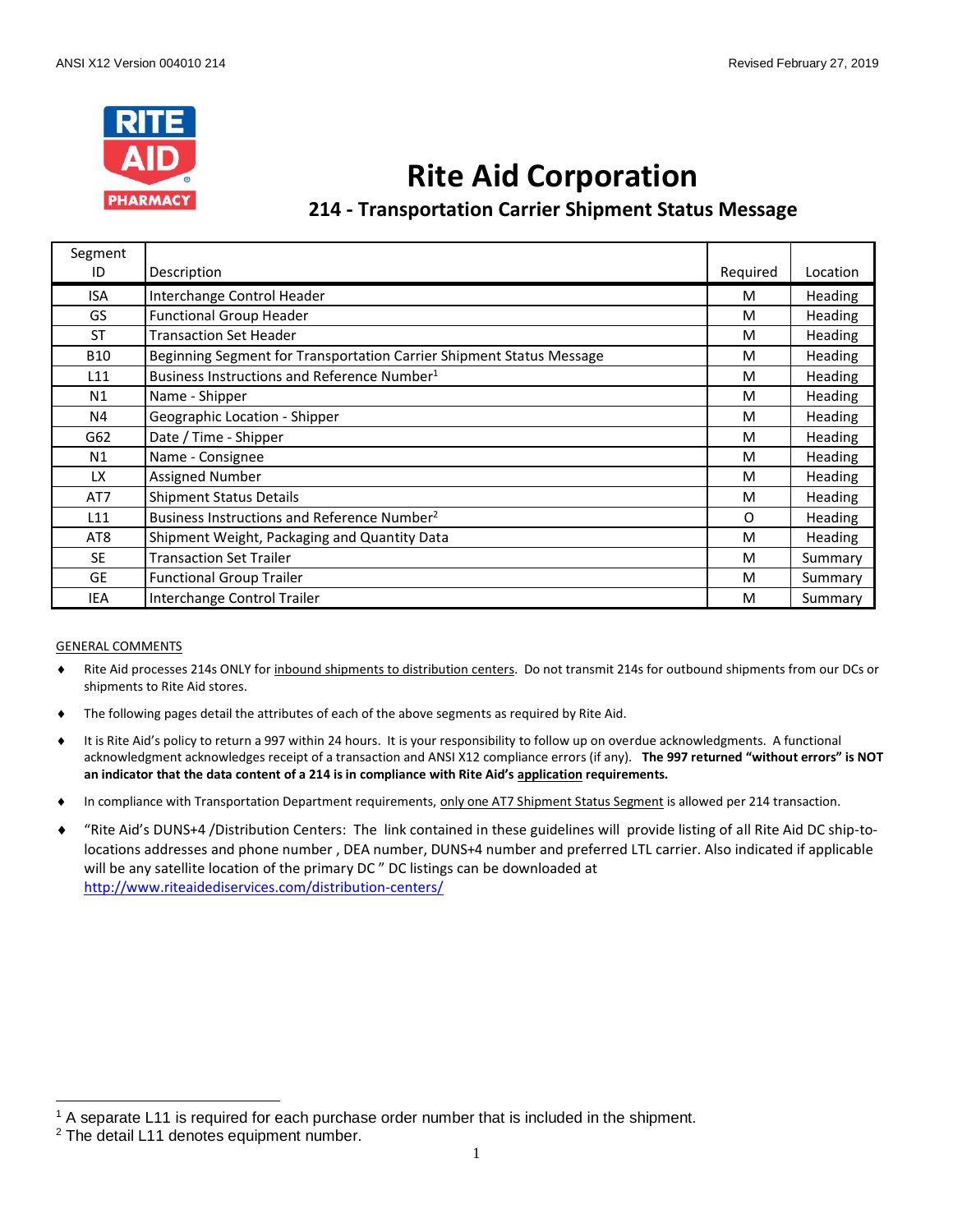# **ISA Interchange Control Header**

| Element      | Ref.<br>No. | Description                         | Code or<br>Qualifier  |   |                |       | Comments                             |
|--------------|-------------|-------------------------------------|-----------------------|---|----------------|-------|--------------------------------------|
|              |             |                                     |                       |   |                |       |                                      |
| ISA01        | 101         | Authorization Information Qualifier | 00                    | M | ID             | 2/2   |                                      |
| ISA02        | 102         | <b>Authorization Information</b>    |                       | M | AN             | 10/10 | <b>Spaces</b>                        |
| ISA03        | 103         | Security Information Qualifier      | $00\,$                | M | ID             | 2/2   |                                      |
| ISA04        | 104         | Security Information                |                       | M | AN             | 10/10 | Spaces                               |
| ISA05        | 105         | Interchange ID Qualifier            |                       | M | ID             | 2/2   | Assigned by partner                  |
| ISA06        | 106         | Interchange Sender ID               |                       | M | AN             | 15/15 | Assigned by partner                  |
| ISA07        | 105         | Interchange ID Qualifier            | 01                    | м | ID             | 2/2   | <b>DUNS</b>                          |
| ISA08        | 107         | Interchange Receiver ID             | 014578892             | M | AN             | 15/15 | Rite Aid's DUNS Number               |
| ISA09        | 108         | Interchange Date                    |                       | M | DT             | 6/6   | Current date                         |
| <b>ISA10</b> | 109         | Interchange Time                    |                       | M | ТM             | 4/4   | Current time                         |
| <b>ISA11</b> | 110         | Interchange Standards ID            | U                     | M | ID             | 1/1   |                                      |
| <b>ISA12</b> | 111         | Interchange Version ID              | 00401                 | M | ID             | 5/5   |                                      |
| ISA13        | 112         | Interchange Control Number          |                       | M | N <sub>0</sub> | 9/9   | Sequential number                    |
| ISA14        | 113         | Acknowledgment Requested            | 0                     | M | ID             | 1/1   |                                      |
| ISA15        | 114         | <b>Test Indicator</b>               | P                     | M | ID             | 1/1   |                                      |
| ISA16        | 115         | Subelement Separator                | >                     | M | AN             | 1/1   | EBCDIC Hex 6E or ASCII Hex 3E        |
|              |             | <b>Element Separator</b>            | $\ast$                |   |                |       | EBCDIC Hex 5C or ASCII Hex 2A        |
|              |             | Segment Terminator                  | $\tilde{\phantom{a}}$ |   |                |       | <b>EBCDIC Hex A1 or ASCII Hex 7E</b> |

# **GS Functional Group Header**

| Element | Ref.<br>No. | Description                        | Code or<br>Qualifier |   |                |      | Comments                       |
|---------|-------------|------------------------------------|----------------------|---|----------------|------|--------------------------------|
| GS01    | 479         | <b>Functional ID Code</b>          | <b>QM</b>            | M | ID             | 2//2 | <b>Shipment Status Message</b> |
| GS02    | 142         | <b>Application Sender's Code</b>   |                      | M | AN             | 2/15 | Assigned by partner            |
| GS03    | 124         | <b>Application Receiver's Code</b> | 014578892            | M | AN             | 2/15 | Rite Aid's DUNS Number         |
| GS04    | 373         | Group Date                         | <b>CCYYMMDD</b>      | M | DT             | 8/8  | Current date                   |
| GS05    | 337         | Group Time                         | <b>HHMM</b>          | M | <b>TM</b>      | 4/8  | Current time                   |
| GS06    | 28          | <b>Group Control Number</b>        |                      | M | N <sub>0</sub> | 1/9  | Sequential number              |
| GS07    | 455         | Responsible Agency Code            | х                    | M | ID             | 1/2  |                                |
| GS08    | 480         | Version/Release Industry ID Code   | 004010               | M | AN             | 1/12 |                                |

# **ST Transaction Set Header**

|                  | Ref. |                                       | Code or   |   |    |     |                                            |
|------------------|------|---------------------------------------|-----------|---|----|-----|--------------------------------------------|
| Element          | No.  | Description                           | Qualifier |   |    |     | Comments                                   |
| ST <sub>01</sub> | 143  | <b>Transaction Set ID Code</b>        | 214       | M | ID | 3/3 | <b>Transportation Carrier Shipment Msg</b> |
| ST02             | 329  | <b>Transaction Set Control Number</b> |           | M | AN | 4/9 | Sequential number                          |

# **B10 Beginning Segment for Transportation Carrier Shipment Status Message**

|         | Ref. |                                | Code or   |   |                |      |                              |
|---------|------|--------------------------------|-----------|---|----------------|------|------------------------------|
| Element | No.  | Description                    | Qualifier |   |                |      | <b>Comments</b>              |
| B1001   | 127  | Reference Identification       |           | M | AN             | 1/30 | <b>PRO Number</b>            |
| B1002   | 145  | Shipment Identification Number |           | M | AN             |      | 1/30   Bill of Lading Number |
| B1003   | 140  | Standard Carrier Alpha Code    |           | M | AN             | 4/4  | <b>SCAC</b>                  |
| B1004   | 71   | Inquiry Request Number         |           |   | N <sub>0</sub> | 1/3  |                              |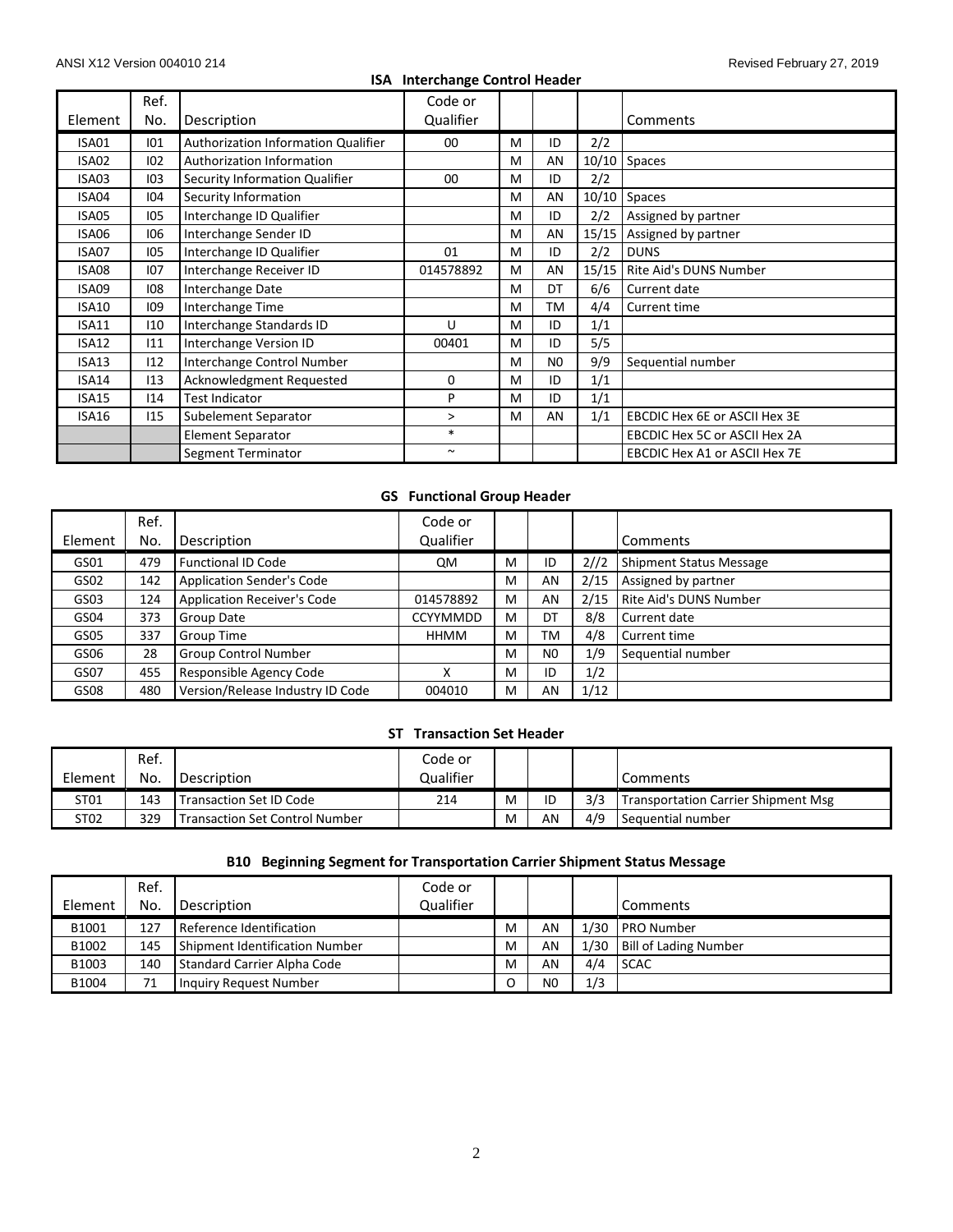# **L11 Business Instructions and Reference Number**

|         | Ref. |                                    | Code or   |   |    |     |                                |
|---------|------|------------------------------------|-----------|---|----|-----|--------------------------------|
| Element | No.  | Description                        | Qualifier |   |    |     | Comments                       |
| L1101   | 127  | Reference Identification           |           | M | AN | 7/7 | Seven Digit Rite Aid PO Number |
| L1102   | 128  | Reference Identification Qualifier | PO        | м | AN | 2/2 |                                |

# **N1 Name - Shipper**

|                  | Ref. |                        | Code or   |   |    |      |                 |
|------------------|------|------------------------|-----------|---|----|------|-----------------|
| Element          | No.  | Description            | Qualifier |   |    |      | <b>Comments</b> |
| N <sub>101</sub> | 98   | Entity Identifier Code | SН        | M | ID | 2/2  | Shipper         |
| N102             | 93   | Name                   |           | M | AN | 1/30 | Shipper Name    |

# **N4 Geographic Location - Shipper**

|         | Ref. |                        | Code or   |   |    |      |                      |
|---------|------|------------------------|-----------|---|----|------|----------------------|
| Element | No.  | Description            | Qualifier |   |    |      | Comments             |
| N401    | 19   | City Name              |           | M | AN | 2/30 | Shipper City         |
| N402    | 156  | State or Province Code |           | M | ID | 2/2  | <b>Shipper State</b> |
| N403    | 116  | Postal Code            |           | M | ID | 3/15 | Shipper Zip          |

# **G62 Date / Time - Shipper**

| Element | Ref.<br>No. | Description    | Code or<br>Qualifier |   |           |     | Comments                  |
|---------|-------------|----------------|----------------------|---|-----------|-----|---------------------------|
| G6201   | 432         | Date Qualifier | 86                   | м | ID        | 2/2 | Actual Pickup Date        |
| G6202   | 373         | Date           |                      | M | DT        | 8/8 | Pickup Date               |
| G6203   | 176         | Time Qualifier |                      | M | ID        | 1/2 | <b>Actual Pickup Time</b> |
| G6204   | 337         | Time           |                      | M | <b>TM</b> | 4/8 | Pickup Time               |

#### **N1 Name - Consignee**

| Element          | Ref.<br>No. | Description                          | Code or<br>Qualifier |   |           |      | <b>Comments</b>                           |
|------------------|-------------|--------------------------------------|----------------------|---|-----------|------|-------------------------------------------|
| N101             | 98          | <b>Entity Identifier Code</b>        | <b>CN</b>            | M | ID        | 2/2  | Consignee                                 |
| N <sub>102</sub> | 93          | Name                                 |                      | O | AN        | 1/30 | Consignee Name                            |
| N <sub>103</sub> | 66          | <b>Identification Code Qualifier</b> |                      | м | ID        | 1/1  | Duns + 4 Qualifier                        |
| N104             | 67          | <b>Identification Code</b>           | See                  | м | <b>SF</b> |      | $13/13$ Refer to                          |
|                  |             |                                      | http://www.rit       |   |           |      | http://www.riteaidediservices.com/distrib |
|                  |             |                                      | egidediservices      |   |           |      | ution-centers/                            |
|                  |             |                                      | .com/distributi      |   |           |      | for complete list of DCs                  |
|                  |             |                                      | on-centers/          |   |           |      |                                           |

#### **LX Assigned Number**

|         | Ref. |                        | Code or   |   |                |     |          |
|---------|------|------------------------|-----------|---|----------------|-----|----------|
| Element | No.  | <b>Description</b>     | Qualifier |   |                |     | Comments |
| LX01    | 554  | <b>Assigned Number</b> |           | M | N <sub>0</sub> | 1/6 |          |

#### **AT7 Shipment Status Details**

|         | Ref. |                             | Code or     |   |    |     |                                                                      |
|---------|------|-----------------------------|-------------|---|----|-----|----------------------------------------------------------------------|
| Element | No.  | Description                 | Qualifier   |   |    |     | Comments                                                             |
| AT701   | 1650 | Shipment Status Code        | See Table 2 | м | ID | 2/2 | Only one AT7 shipment status Segment<br>allowed per 214 transaction. |
| AT702   | 1651 | Shipment Status Reason Code | See Table 3 | м | ID | 2/2 |                                                                      |
| AT705   | 373  | Date                        |             | M | DT | 8/8 |                                                                      |
| AT706   | 337  | Time                        |             | M | T8 | 4/8 |                                                                      |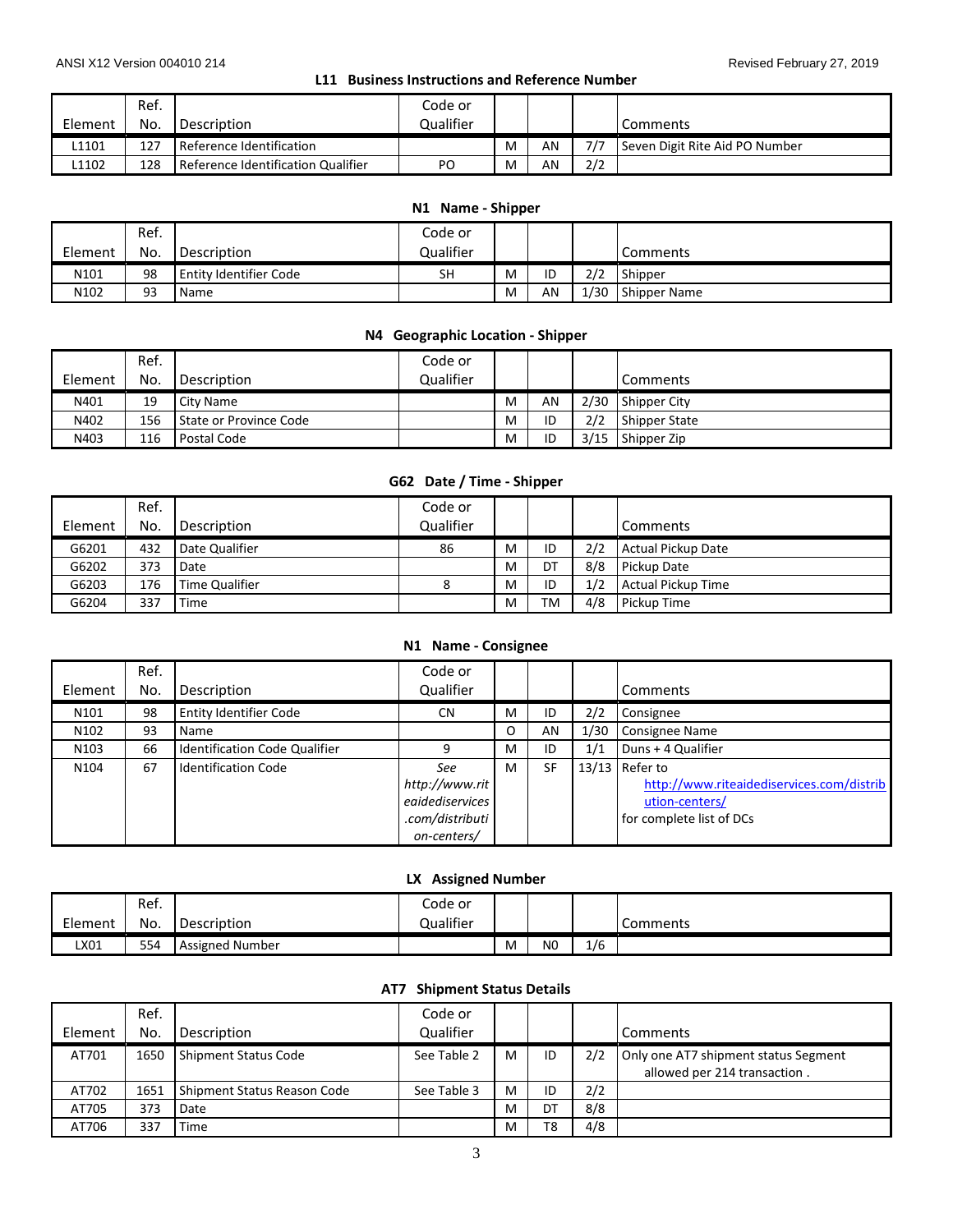#### **L11 Business Instructions and Reference Number**

|         | Ref. |                                    | Code or   |    |      |                  |
|---------|------|------------------------------------|-----------|----|------|------------------|
| Element | No.  | Description                        | Qualifier |    |      | <b>Comments</b>  |
| 1101.   | 127  | Reference Identification           |           | AN | L/30 | Equipment Number |
| 1102    | 128  | Reference Identification Qualifier | EQ        | AN | 2/2  |                  |

# **AT8 Shipment Weight, Packaging and Quantity Data**

|         | Ref. |                  | Code or     |   |                |     |                                                           |
|---------|------|------------------|-------------|---|----------------|-----|-----------------------------------------------------------|
| Element | No.  | Description      | Qualifier   |   |                |     | Comments                                                  |
| AT801   | 187  | Weight Qualifier | See Table 4 | м | ID             | 1/1 | See Table 4                                               |
| AT802   | 188  | Weight Unit Code |             | M | ID             | 1/1 | Pound                                                     |
| AT803   | 81   | Weight           |             | M | N <sub>2</sub> | 1/8 | Shippers Weight                                           |
| AT804   | 80   | Lading Quantity  |             | M | N <sub>0</sub> | 1/7 | <sup>1</sup> Quantity of handling units that are not      |
|         |      |                  |             |   |                |     | unitized (for example a carton).                          |
| AT805   | 80   | Lading Quantity  |             | O | N <sub>0</sub> | 1/7 | <sup>1</sup> Quantity of handling units that are unitized |
|         |      |                  |             |   |                |     | (for example on a pallet).                                |

*<sup>1</sup> AT804 and AT805 when added together should represent total quantity of handling units in shipment.*

#### **SE Transaction Set Trailer**

|             | Ref. |                                       | Code or   |   |                |      |                 |
|-------------|------|---------------------------------------|-----------|---|----------------|------|-----------------|
| Element     | No.  | l Description                         | Qualifier |   |                |      | <b>Comments</b> |
| <b>SE01</b> | 96   | Number of Included Segments           |           | M | N <sub>0</sub> | 1/10 |                 |
| <b>SE02</b> | 329  | <b>Transaction Set Control Number</b> |           | M | AN             | 4/9  |                 |

#### **GE Functional Group Trailer**

| Element | Ref.<br>No. |                             | Code or<br>Qualifier |   |                |     |          |
|---------|-------------|-----------------------------|----------------------|---|----------------|-----|----------|
|         |             | Description                 |                      |   |                |     | Comments |
| GE01    | 97          | Number of Included Sets     |                      | M | N <sub>0</sub> | 1/6 |          |
| GE02    | 28          | <b>Group Control Number</b> |                      | M | N <sub>0</sub> | 1/9 |          |

#### **IEA Interchange Control Trailer**

|         | Ref. |                            | Code or   |   |                |     |          |
|---------|------|----------------------------|-----------|---|----------------|-----|----------|
| Element | No.  | Description                | Qualifier |   |                |     | Comments |
| IEA01   | 116  | Number of Included Groups  |           | M | N <sub>0</sub> | 1/5 |          |
| IEA02   | 112  | Interchange Control Number |           | M | N <sub>0</sub> | 9/9 |          |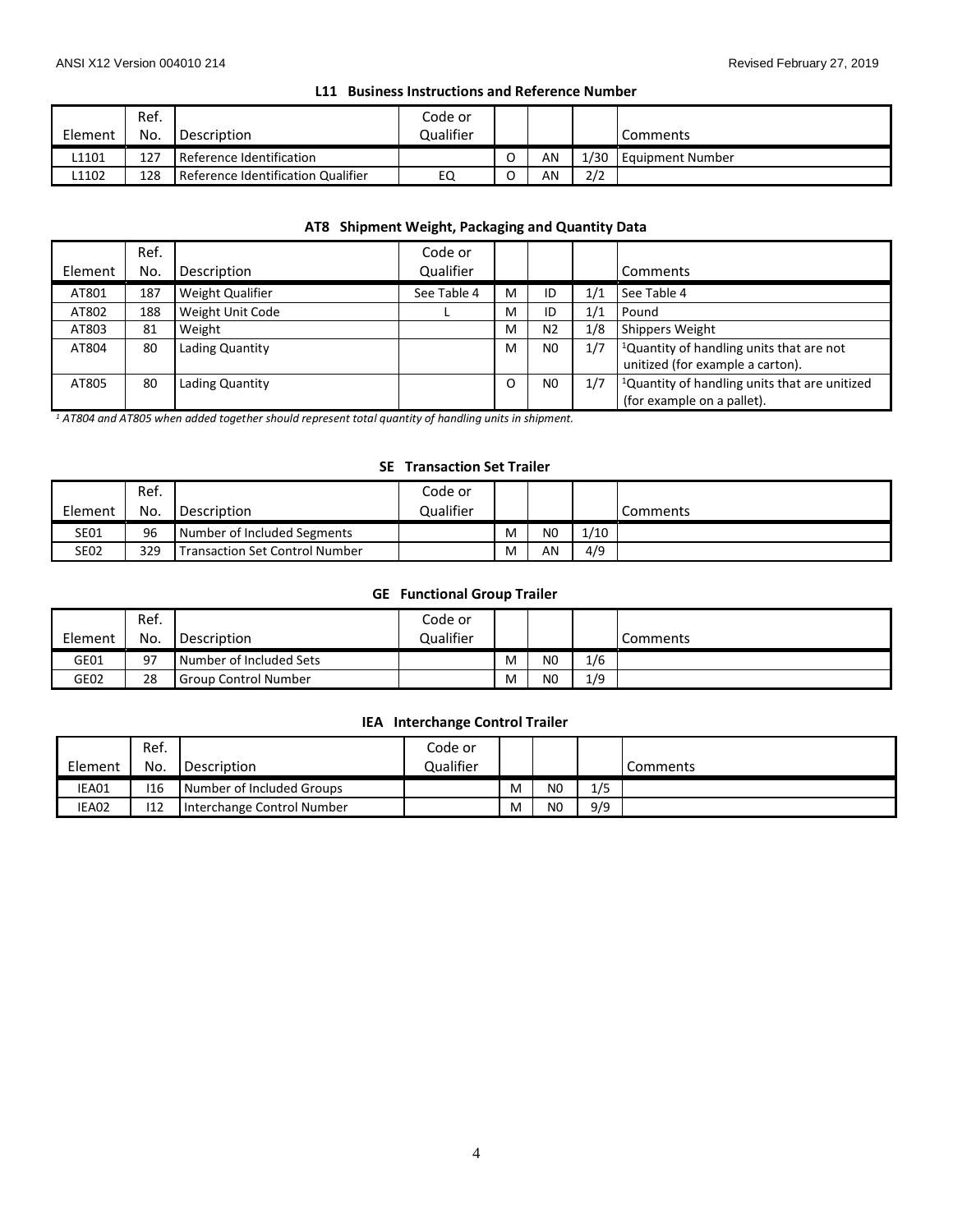#### **Table 2 Shipment Status Codes** Acceptable values for AT701

| <b>Status</b>  |                                          |
|----------------|------------------------------------------|
| Code           | Description                              |
| AF             | <b>ACTUAL PICKUP</b>                     |
| AG             | <b>ESTIMATED DELIVERY</b>                |
| D <sub>1</sub> | Completed Unloading at Delivery Location |
| <b>SD</b>      | <b>Shipment Delayed</b>                  |
| X4             | <b>Arrived at Terminal Location</b>      |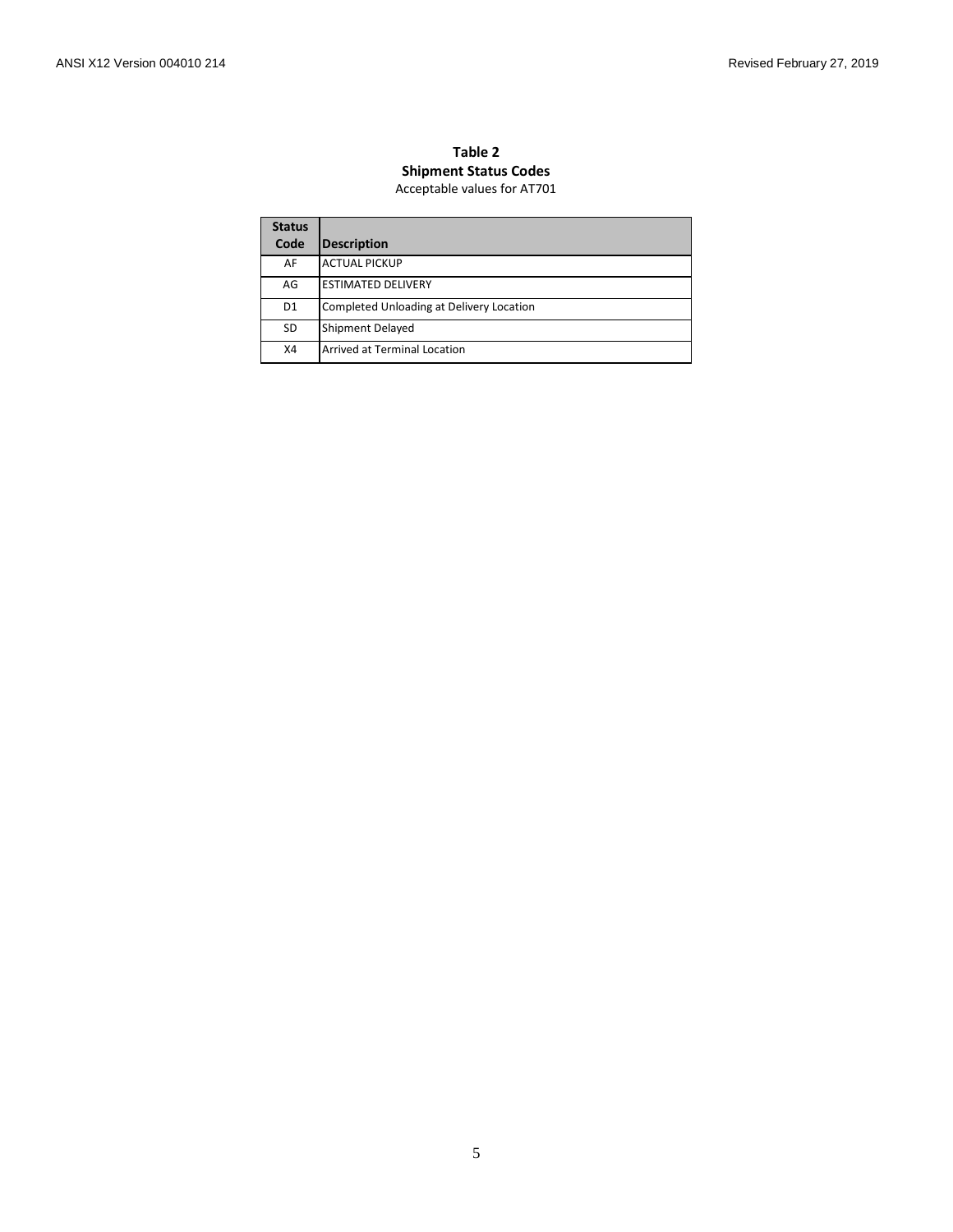# **Table 3 Shipment Status Reason Codes** Acceptable values for AT702

| Reason<br>Code | <b>Description</b>                        |
|----------------|-------------------------------------------|
| A1             | <b>Missed Delivery</b>                    |
| A <sub>2</sub> | <b>Incorrect Address</b>                  |
| A <sub>3</sub> | <b>Indirect Delivery</b>                  |
| AA             | Mis-sort                                  |
| A <sub>D</sub> | <b>Customer Requested Future Delivery</b> |
| AG             | <b>Consignee Related</b>                  |
| AH             | <b>Driver Related</b>                     |
| AI             | Mechanical Breakdown                      |
| A.             | <b>Other Carrier Related</b>              |
| AK             | Damaged, Rewrapped in Hub                 |
| AI             | <b>Previous Stop</b>                      |
| AM             | <b>Shipper Related</b>                    |
| AO             | Weather or Natural Disaster Related       |
| AO             | Recipient Unavailable - Delivery Delayed  |
| AR             | <b>Improper International Paperwork</b>   |
| AV             | <b>Exceeds Service Limitations</b>        |
| AX             | Insufficient Pick-up Time                 |
| AY             | Missed Pick-up                            |
| <b>B1</b>      | <b>Consignee Closed</b>                   |

| Reason         |                                      |
|----------------|--------------------------------------|
| Code           | <b>Description</b>                   |
| <b>B2</b>      | <b>Trap for Customer</b>             |
| <b>B4</b>      | <b>Held for Payment</b>              |
| <b>B5</b>      | <b>Held for Consignee</b>            |
| <b>B9</b>      | <b>Receiving Time Restricted</b>     |
| <b>BB</b>      | Held per Shipper                     |
| <b>BE</b>      | <b>Road Conditions</b>               |
| <b>BF</b>      | Carrier Keying Error                 |
| <b>BG</b>      | Other                                |
| BK             | <b>Prearranged Appointment</b>       |
| <b>BS</b>      | Refused by Customer                  |
| C <sub>6</sub> | <b>Waiting Shipping Instructions</b> |
| D <sub>1</sub> | <b>Carrier Dispatch Error</b>        |
| HB             | <b>Held Pending Appointment</b>      |
| <b>NA</b>      | Normal Appointment                   |
| <b>NS</b>      | <b>Normal Status</b>                 |
| P <sub>1</sub> | <b>Processing Delay</b>              |
| P <sub>4</sub> | <b>Held for Full Carrier Load</b>    |
| S <sub>1</sub> | <b>Delivery Shortage</b>             |

#### **Table 4 Weight Qualifier** Acceptable values for AT801

| Weight<br>Qualifier | <b>Description</b>   |
|---------------------|----------------------|
| A <sub>3</sub>      | Shipper's weight     |
| в                   | <b>Billed weight</b> |
| F                   | Estimated net weight |
| G                   | Gross weight         |
| N                   | Actual net weight    |